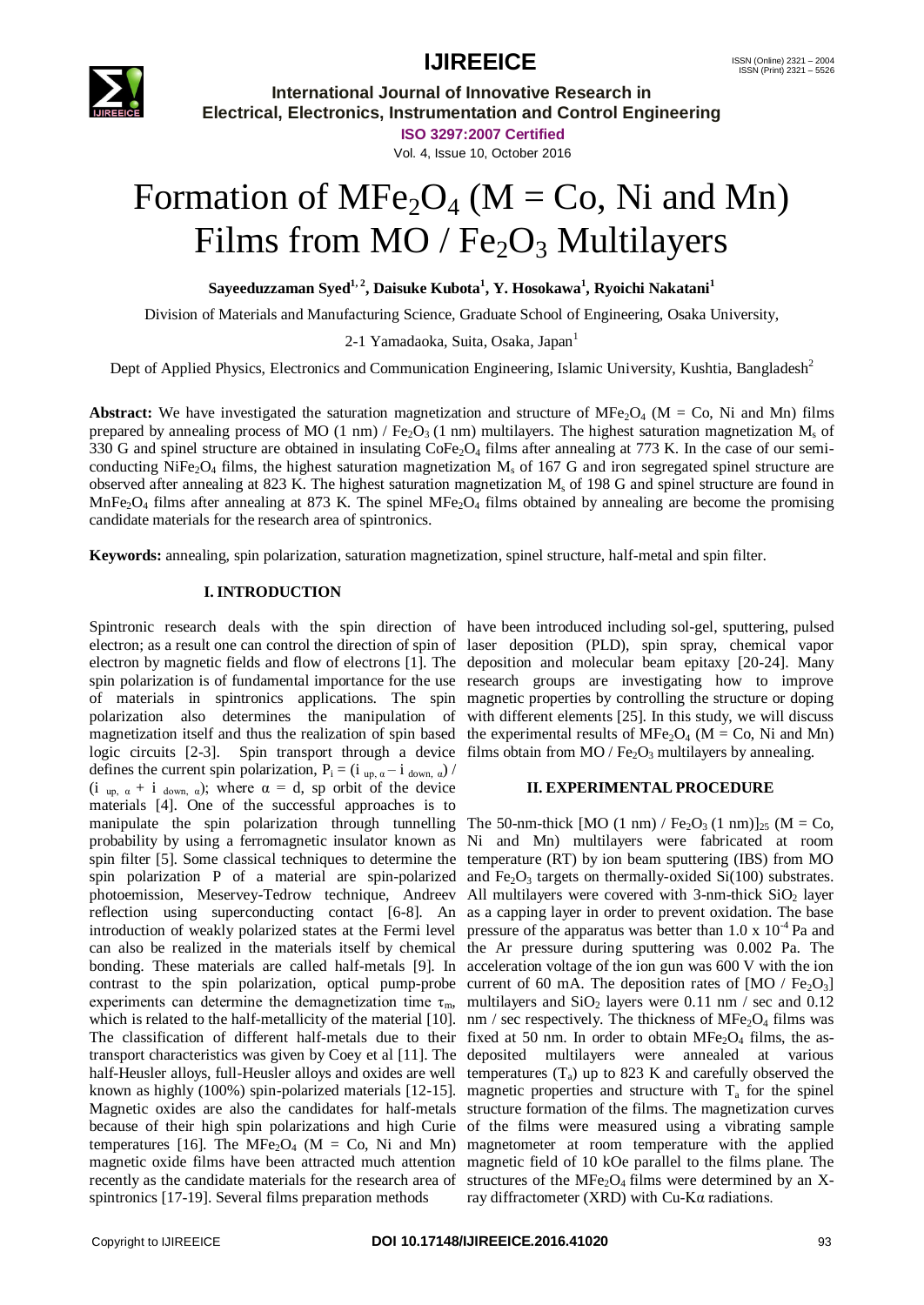

### **International Journal of Innovative Research in Electrical, Electronics, Instrumentation and Control Engineering**

**ISO 3297:2007 Certified**

Vol. 4, Issue 10, October 2016

### **III.RESULTS AND DISCUSSION**

Fig.1. shows the change of saturation magnetization  $M_s$  of  $CoFe<sub>2</sub>O<sub>4</sub>$  films with annealing temperatures  $T_a$ . The saturation magnetization  $M_s$  of CoFe<sub>2</sub>O<sub>4</sub> films enhances from room temperature to annealing temperature up to 773 K and reduces in the films annealed at 823 K. The  $CoFe<sub>2</sub>O<sub>4</sub>$  films annealed at 773 K shows the highest saturation magnetization  $M_s$  of 330 G. This changing behavior of magnetic properties is due to the structural change in  $CoFe<sub>2</sub>O<sub>4</sub>$  films with annealing [26].



Fig.1. Change of saturation magnetization  $M_s$  of 50-nmthick  $CoFe<sub>2</sub>O<sub>4</sub>$  films as a function of annealing temperatures  $T_a$ 



Fig.2. High angle XRD profile of the 50-nm-thick  $CoFe<sub>2</sub>O<sub>4</sub>$  films annealed at various temperatures  $T_a$ 

In order to observe the changes in  $\text{CoFe}_2\text{O}_4$  films with annealing temperature  $T_a$ , we have performed XRD experiments. Fig.2. shows the XRD profiles of  $CoFe<sub>2</sub>O<sub>4</sub>$ films before and after annealing at various temperatures  $T_a$ . The peak of bulk CoFe<sub>2</sub>O<sub>4</sub> films (311), (711), (440), (533) and peak of bulk Fe (110) and Co (111) are shown by the broken line on XRD profile. Bulk peak of FeO (220) is also shown by the broken line on XRD profiles. spinel structures, therefore, the peaks of the  $Fe<sub>3</sub>O<sub>4</sub>$  and annealing temperature.

 $CoFe<sub>2</sub>O<sub>4</sub>$  films are considered at the same position on the profile. Furthermore, peaks of Si (100), Si (400) and Si (600) originated from the thermally oxided substrates are also shown by the broken line but the Si peaks of thermally-oxided Si substrate are in amorphous condition so that the determination of Si and  $SiO<sub>2</sub>$  should be difficult. The peak at  $2\Theta = 35.8^{\circ}$  can be considered as the main peak of  $CoFe<sub>2</sub>O<sub>4</sub>$  (311), similar to the main peak  $Fe<sub>3</sub>O<sub>4</sub>$  spinel structure. The strength of this peak increases with annealing temperature up to 823 K. This means that the grain size of  $CoFe<sub>2</sub>O<sub>4</sub>$  films also increases with annealing temperatures. A broad peak of FeO (220) appear at  $2\Theta = 35.8^{\circ}$  up to the annealing temperature of 723 K.

In the case of annealing above 723 K the diffracted peaks were found at  $2\Theta = 57^\circ$ , 62.5°, 73.5° on the XRD profile. These peak are the diffracted peak of  $CoFe<sub>2</sub>O<sub>4</sub>$  (711), (440), (533) therefore, the spinel  $CoFe<sub>2</sub>O<sub>4</sub>$  films is produced by annealing at 773 K. Again, in the case of annealing temperature 773 K, the main peaks of Fe (110) and Co (111) do not appear at  $2\Theta = 44.6^\circ$  and  $2\Theta = 53.6^\circ$ on the XRD profile, which determine the Fe particles and Co particles are not segregated in  $\text{CoFe}_2\text{O}_4$  films. Furthermore, in the case of annealing of 823 K the appearance of two different peak at  $2\Theta = 47.6^{\circ}$  and  $2\Theta =$  $53.5^\circ$  indicate about the diffusion of oxygen atom from the multilayers during annealing, which may create defect in spinel structures. Another point view of crystal structure, the  $\text{CoFe}_2\text{O}_4$  films obtain the attribute of spinel structure after annealing at 773 K.

The resistivity of the  $\text{CoFe}_2\text{O}_4$  films has been observed in the range of 1 x  $10^{10}$  Ω.cm to1 x  $10^{10}$  Ω.cm for all T<sub>a</sub>, while the resistivity of metal is in the order of  $10^{-4}$  Q.cm and the resistivity of semiconductor is in  $10^{-3} \Omega$  cm to  $10^{7}$  $\Omega$ .cm [27]. Therefore, the resistivity of CoFe<sub>2</sub>O<sub>4</sub> films is 10<sup>3</sup> times higher in the insulating range and thus the CoFe2O<sup>4</sup> films can be determined as magnetic insulator.

Fig.3. shows the change of saturation magnetization  $M_s$  of  $NiFe<sub>2</sub>O<sub>4</sub>$  films with annealing temperatures  $T_a$ . The saturation magnetization M<sub>s</sub> increases from room temperature to the annealing temperature up to 823 K. The maximum saturation magnetization,  $M_s$  of 218 G is obtained after annealing at 823 K, however, as-deposited  $NiFe<sub>2</sub>O<sub>4</sub>$  films does not show any magnetization. The reported bulk value of saturation magnetization of  $NiFe<sub>2</sub>O<sub>4</sub>$  ferrite is 300 G [28].

Since the structure of  $Fe<sub>3</sub>O<sub>4</sub>$  and  $CoFe<sub>2</sub>O<sub>4</sub>$  films are similar enhancement of saturation magnetization in NiFe<sub>2</sub>O<sub>4</sub> with But our experimental result is much lower than that of the reported value. However, the properties of bulk materials and thin layers are also different. There are such examples in materials having spinel structure for obtaining different saturation magnetization between the bulk and thin films [28-29]. Again, since Fe is ferromagnetic particle, therefore, Fe particles have contribution to the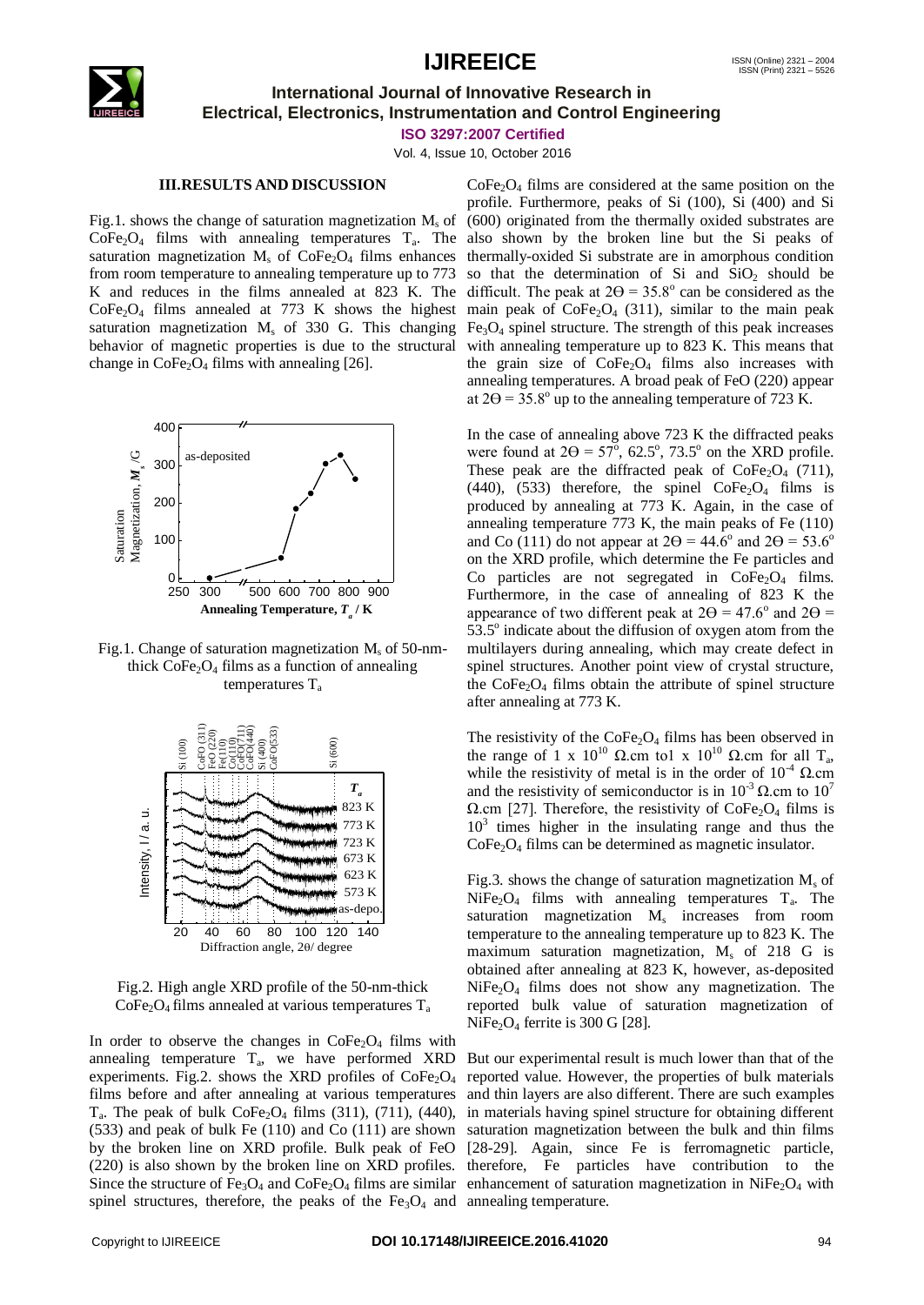

## **International Journal of Innovative Research in Electrical, Electronics, Instrumentation and Control Engineering**

**ISO 3297:2007 Certified**

Vol. 4, Issue 10, October 2016



Fig.3. Change of saturation magnetization  $M_s$  of 50-nmthick  $NiFe<sub>2</sub>O<sub>4</sub>$  films as a function of annealing temperatures  $T_a$ 



Fig.4. High angle XRD profile of the 50-nm-thick  $NiFe<sub>2</sub>O<sub>4</sub>$ films annealed at various temperatures  $T_a$ 

Due to the above reason, the experimental results differ from that of the bulk value of  $NiFe<sub>2</sub>O<sub>4</sub>$ . Consequently, the experimental results of the fabricated  $NiFe<sub>2</sub>O<sub>4</sub>$  cannot be comparable to the bulk value.

Especially, in the case of multilayers, the saturation magnetization may be obtain near to the bulk value of  $NiFe<sub>2</sub>O<sub>4</sub>$  films after annealing above 823 K, however, the similar saturation magnetization does not mean that the perfect NiFe<sub>2</sub>O<sub>4</sub> films can be produced above  $T_a = 823$  K. Rather, Fe particle dominate the NiFe<sub>2</sub>O<sub>4</sub> films above 823 K, which results lower resistivity in  $NiFe<sub>2</sub>O<sub>4</sub>$  films. The measured resistivity of the NiFe<sub>2</sub>O<sub>4</sub> films for all  $T_a$  is observed in the range of 0.5 Ω.cm to 1.2 Ω.cm and thus the  $NiFe<sub>2</sub>O<sub>4</sub>$  films can be determined as magnetic semiconductor.

The structural changes of  $NiFe<sub>2</sub>O<sub>4</sub>$  films with annealing temperature  $T_a$  is shown in Fig.4. The peak of bulk  $NiFe<sub>2</sub>O<sub>4</sub>$  films (111) (311), (222), (333), (444) and peak of bulk Fe (110) are shown by the broken line on XRD profile. Furthermore, Si substrate peaks are not shown on the XRD profile because of the amorphous condition of the thermally oxided Si substrates. The peaks at  $2\Theta =$  $35.8^\circ$  and  $37.8^\circ$  can be considered as the main peak of

 $NiFe<sub>2</sub>O<sub>4</sub>$  (311) and (222), similar to the main peak  $CoFe<sub>2</sub>O<sub>4</sub>$  spinel structure. The strength of this peak increases with annealing temperature up to 823 K. This means that the grain size of  $NiFe<sub>2</sub>O<sub>4</sub>$  films also increases with annealing temperatures. In the case of annealing above 723 K the diffracted peaks were found at  $2\Theta = 57^{\circ}$ , 80° on the XRD profile. These peak are the diffracted peak of NiFe<sub>2</sub>O<sub>4</sub> (333) and (444) therefore, the NiFe<sub>2</sub>O<sub>4</sub> films is produced with spinel structure by annealing at 773 K. Again, in the case of annealing temperature above 773 K, the main peaks of Fe (110) appears at  $2\Theta = 44.6^{\circ}$  on the XRD profile, which determine the Fe particles are segregated in  $NiFe<sub>2</sub>O<sub>4</sub>$  films. From the point view of crystal structure, the NiFe<sub>2</sub>O<sub>4</sub> films attain iron segregated spinel structure after annealing above 773 K.

Again, Fig.5. Show the change of saturation magnetization,  $M_s$  of MnFe<sub>2</sub>O<sub>4</sub> films with annealing temperature up to 873 K. The saturation magnetization of the  $MnFe<sub>2</sub>O<sub>4</sub>$  films increases gradually from the asdeposited value to annealing temperature  $T_a = 823$  K and rapidly increases for the films annealed up to 873 K. The maximum saturation magnetization,  $M_s$  of 198 G is obtained from the MnFe<sub>2</sub>O<sub>4</sub> films annealed at 823 K.



Fig.5. Change of saturation magnetization  $M_s$  of 50-nmthick  $MnFe<sub>2</sub>O<sub>4</sub>$  films as a function of annealing temperatures  $T_a$ 



Fig.6. High angle XRD profile of the 50-nm-thick  $MnFe<sub>2</sub>O<sub>4</sub>$  films annealed at various temperatures  $T_a$